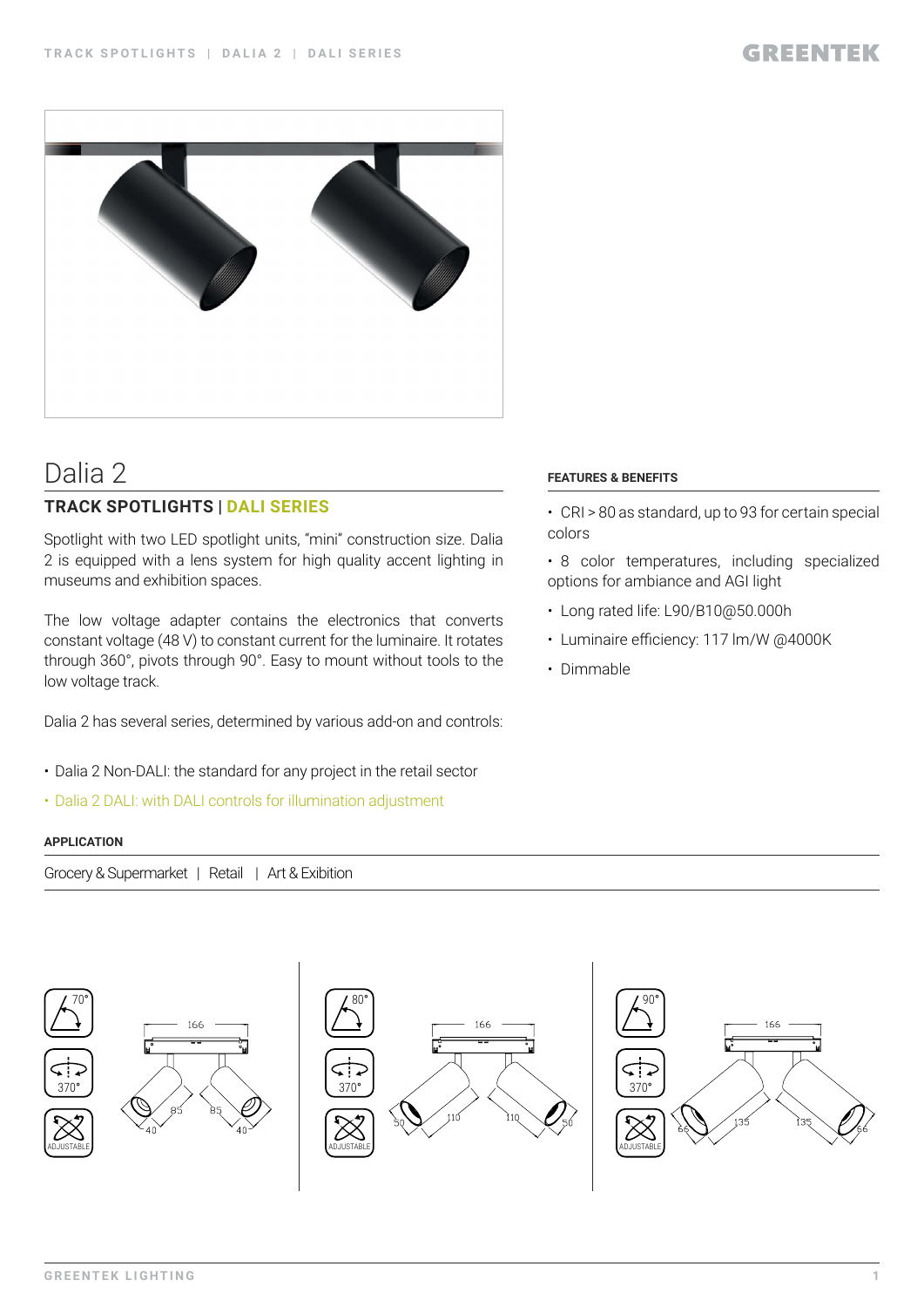#### **SPECIFICATIONS**

| Power consumption              |                         | 8W, 14W, 18W, 20W           |                         | 8W, 10W, 14W, 20W, 22W, 28W                        | 14W, 18W, 20W, 26W, 30W, 34W, 36W |
|--------------------------------|-------------------------|-----------------------------|-------------------------|----------------------------------------------------|-----------------------------------|
| <b>Dimensions</b>              |                         | 040x85±1mm X2               |                         | Ø50x110±1mm X2                                     | Ø58x130±1mm X2                    |
| Weight                         |                         | $0.6$ Kg                    |                         | 0.8 Kg                                             | 1 Kg                              |
| Housing materials              |                         |                             |                         | Aluminium, Glass                                   |                                   |
| IK code                        |                         |                             |                         | IK <sub>02</sub>                                   |                                   |
| Protection class               |                         |                             |                         | Safety class 1                                     |                                   |
| Operating temperature [°C]     |                         |                             |                         | $-20^{\circ}$ C $+45^{\circ}$ C / $-4F$ $+113F$    |                                   |
| Operating humidity [%]         |                         |                             |                         | $10 \div 85$                                       |                                   |
| AC Input [Vac]                 |                         |                             |                         | 48 Vdc                                             |                                   |
| Lens angle [°]                 |                         | $28^{\circ}$ , $38^{\circ}$ |                         | 24°, 34°, 39°                                      | 20°, 24°, 36°                     |
| Lifespan [h]                   |                         |                             |                         | 50,000                                             |                                   |
| Housing color                  |                         |                             |                         | ○ RAL 9016 - traffic white, ● RAL 9005 - jet black |                                   |
| Lumen maintenance              |                         |                             |                         | L90/B10@50.000h at 25°C                            |                                   |
| IP factor                      |                         |                             |                         | <b>IP20</b>                                        |                                   |
| Control optional               |                         |                             |                         | <b>DALI</b>                                        |                                   |
| Warranty [years]               |                         |                             |                         | 5                                                  |                                   |
| Storage temperature range [°C] |                         |                             |                         | $-20^{\circ}$ C $+55^{\circ}$ C / $-4F$ $+131F$    |                                   |
| <b>Emergency option</b>        |                         |                             |                         |                                                    |                                   |
| Light application              | Standard                | AMB                         | AGI                     |                                                    |                                   |
| <b>CRI</b>                     | <b>CRI 80</b>           | <b>CRI 80</b>               | <b>CRI 93</b>           |                                                    |                                   |
| CCT [K]                        | 2700K/3000K/3500K/4000K | 2200K                       | AGI3000/AGI3500/AGI4000 |                                                    |                                   |
| MacAdam                        | 3                       | 3                           | 3                       |                                                    |                                   |

CRI - Color rendering, CCT - Color temperature, MacAdam - Color consistency

#### **LIGHT DISTRIBUTION**

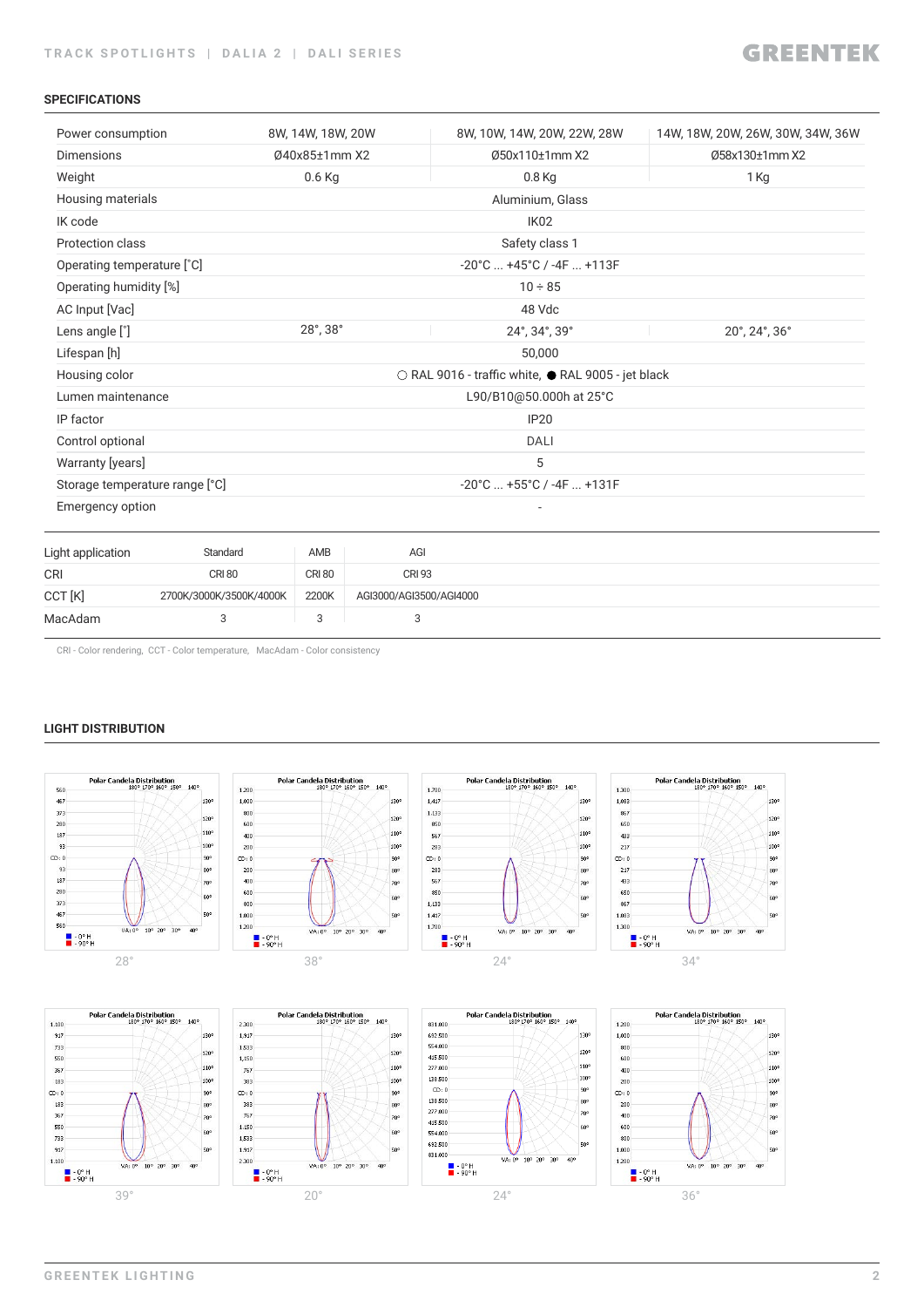#### **RISK GROUP**

#### **RG1**

The evaluation of photobiological safety is carried out according to the standard IEC 62471:2008 ("Photobiological safety of lamps and lamp systems"). Following the definition of the risk grouping system of the mentioned IEC standard, the LEDs mounted on this family fall into the class "Low Risk (RG1 – No photobiological hazard under normal behavioral limitations)".Under real circumstances (regarding exposure time, pupils, observation distance), it is assumed that there is no endangerment to the eye from these devices. As a matter of principle, however, it should be mentioned that intense light sources have a high secondary exposure potential due to their blinding effect.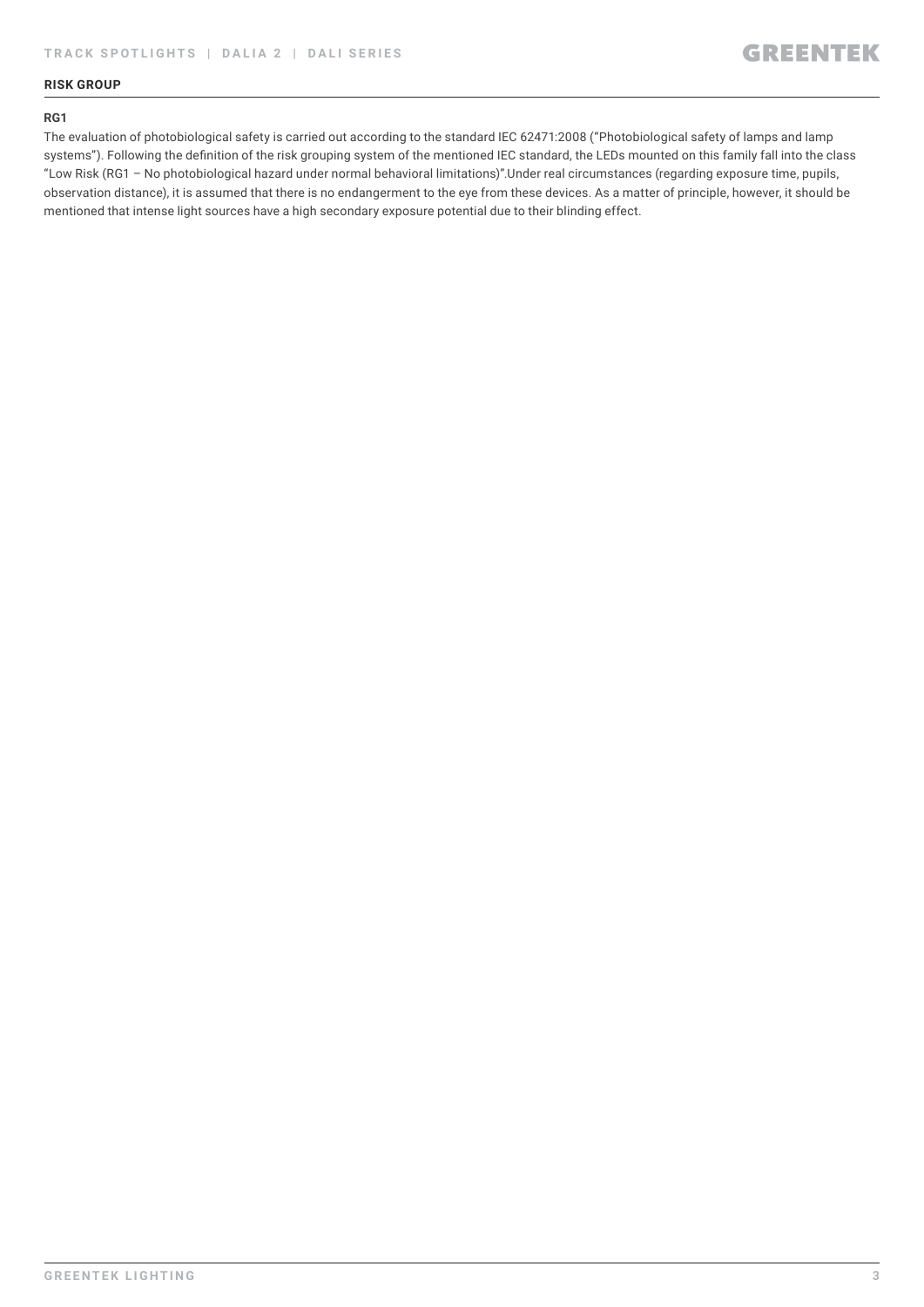#### **SKU SPECIFICATIONS**

| <b>Product Code</b>                      | <b>Dimensions</b><br>(mm) | <b>CCT</b><br>(K) | <b>Lumens</b> Power<br>(lm) | (W)        | Eff.<br>(Im/watt) | <b>Lens Angle</b><br>(°) |
|------------------------------------------|---------------------------|-------------------|-----------------------------|------------|-------------------|--------------------------|
| <b>CRI 80</b>                            |                           |                   |                             |            |                   |                          |
| 2A8500 Dalia 2S AG9101X2/2700/8W/80/A28  | Ø40x85±1mm X2             | 2700              | 650                         | 8W         | 82                | $28^\circ$               |
| 2A8501 Dalia 2S AG9101X2/3000/8W/80/A28  | Ø40x85±1mm X2             | 3000              | 690                         | 8W         | 87                | 28°                      |
| 2A8502 Dalia 2S AG9101X2/3500/8W/80/A28  | Ø40x85±1mm X2             | 3500              | 710                         | 8W         | 89                | $28^\circ$               |
| 2A8503 Dalia 2S AG9101X2/4000/8W/80/A28  | Ø40x85±1mm X2             | 4000              | 720                         | 8W         | 90                | 28°                      |
| 2A8504 Dalia 2S AG9101X2/2700/8W/80/A38  | Ø40x85±1mm X2             | 2700              | 650                         | 8W         | 82                | 38°                      |
| 2A8505 Dalia 2S AG9101X2/3000/8W/80/A38  | Ø40x85±1mm X2             | 3000              | 690                         | 8W         | 87                | 38°                      |
| 2A8506 Dalia 2S AG9101X2/3500/8W/80/A38  | Ø40x85±1mm X2             | 3500              | 710                         | 8W         | 89                | 38°                      |
| 2A8507 Dalia 2S AG9101X2/4000/8W/80/A38  | Ø40x85±1mm X2             | 4000              | 720                         | 8W         | 90                | 38°                      |
| 2A8508 Dalia 2S AG9101X2/2700/18W/80/A28 | Ø40x85±1mm X2             | 2700              | 1410                        | <b>18W</b> | 79                | $28^\circ$               |
| 2A8509 Dalia 2S AG9101X2/3000/18W/80/A28 | Ø40x85±1mm X2             | 3000              | 1480                        | <b>18W</b> | 83                | $28^\circ$               |
| 2A8510 Dalia 2S AG9101X2/3500/18W/80/A28 | Ø40x85±1mm X2             | 3500              | 1520                        | <b>18W</b> | 85                | $28^\circ$               |
| 2A8511 Dalia 2S AG9101X2/4000/18W/80/A28 | Ø40x85±1mm X2             | 4000              | 1550                        | <b>18W</b> | 87                | 28°                      |
| 2A8512 Dalia 2S AG9101X2/2700/18W/80/A38 | Ø40x85±1mm X2             | 2700              | 1410                        | <b>18W</b> | 79                | 38°                      |
| 2A8513 Dalia 2S AG9101X2/3000/18W/80/A38 | Ø40x85±1mm X2             | 3000              | 1480                        | <b>18W</b> | 83                | $38^\circ$               |
| 2A8514 Dalia 2S AG9101X2/3500/18W/80/A38 | Ø40x85±1mm X2             | 3500              | 1520                        | <b>18W</b> | 85                | 38°                      |
| 2A8515 Dalia 2S AG9101X2/4000/18W/80/A38 | Ø40x85±1mm X2             | 4000              | 1550                        | <b>18W</b> | 87                | 38°                      |
| 2A8516 Dalia 2M AG9102X2/2700/10W/80/A24 | Ø50x110±1mm X2            | 2700              | 970                         | <b>10W</b> | 97                | $24^{\circ}$             |
| 2A8517 Dalia 2M AG9102X2/3000/10W/80/A24 | Ø50x110±1mm X2            | 3000              | 1020                        | 10W        | 102               | $24^{\circ}$             |
| 2A8518 Dalia 2M AG9102X2/3500/10W/80/A24 | Ø50x110±1mm X2            | 3500              | 1050                        | 10W        | 105               | $24^{\circ}$             |
| 2A8519 Dalia 2M AG9102X2/4000/10W/80/A24 | Ø50x110±1mm X2            | 4000              | 1070                        | 10W        | 107               | $24^{\circ}$             |
| 2A8520 Dalia 2M AG9102X2/2700/10W/80/A34 | Ø50x110±1mm X2            | 2700              | 970                         | <b>10W</b> | 97                | $34^\circ$               |
| 2A8521 Dalia 2M AG9102X2/3000/10W/80/A34 | Ø50x110±1mm X2            | 3000              | 1020                        | 10W        | 102               | $34^\circ$               |
| 2A8522 Dalia 2M AG9102X2/3500/10W/80/A34 | Ø50x110±1mm X2            | 3500              | 1050                        | 10W        | 105               | $34^\circ$               |
| 2A8523 Dalia 2M AG9102X2/4000/10W/80/A34 | Ø50x110±1mm X2            | 4000              | 1070                        | 10W        | 107               | $34^\circ$               |
| 2A8524 Dalia 2M AG9102X2/2700/10W/80/A39 | Ø50x110±1mm X2            | 2700              | 970                         | <b>10W</b> | 97                | 39°                      |
| 2A8525 Dalia 2M AG9102X2/3000/10W/80/A39 | Ø50x110±1mm X2            | 3000              | 1020                        | 10W        | 102               | 39°                      |
| 2A8526 Dalia 2M AG9102X2/3500/10W/80/A39 | Ø50x110±1mm X2            | 3500              | 1050                        | 10W        | 105               | 39°                      |
| 2A8527 Dalia 2M AG9102X2/4000/10W/80/A39 | Ø50x110±1mm X2            | 4000              | 1070                        | 10W        | 107               | 39°                      |
| 2A8528 Dalia 2M AG9102X2/2700/20W/80/A24 | Ø50x110±1mm X2            | 2700              | 1720                        | <b>20W</b> | 96                | $24^{\circ}$             |
| 2A8529 Dalia 2M AG9102X2/3000/20W/80/A24 | Ø50x110±1mm X2            | 3000              | 1800                        | 20W        | 100               | $24^{\circ}$             |
| 2A8530 Dalia 2M AG9102X2/3500/20W/80/A24 | Ø50x110±1mm X2            | 3500              | 1860                        | 20W        | 104               | $24^{\circ}$             |
| 2A8531 Dalia 2M AG9102X2/4000/20W/80/A24 | Ø50x110±1mm X2            | 4000              | 1890                        | <b>20W</b> | 105               | $24^{\circ}$             |
| 2A8532 Dalia 2M AG9102X2/2700/20W/80/A34 | Ø50x110±1mm X2            | 2700              | 1720                        | 20W        | 96                | $34^\circ$               |
| 2A8533 Dalia 2M AG9102X2/3000/20W/80/A34 | Ø50x110±1mm X2            | 3000              | 1800                        | <b>20W</b> | 100               | $34^\circ$               |
| 2A8534 Dalia 2M AG9102X2/3500/20W/80/A34 | Ø50x110±1mm X2            | 3500              | 1860                        | 20W        | 104               | $34^\circ$               |
| 2A8535 Dalia 2M AG9102X2/4000/20W/80/A34 | Ø50x110±1mm X2            | 4000              | 1890                        | <b>20W</b> | 105               | $34^\circ$               |
| 2A8536 Dalia 2M AG9102X2/2700/20W/80/A39 | Ø50x110±1mm X2            | 2700              | 1720                        | <b>20W</b> | 96                | 39°                      |
| 2A8537 Dalia 2M AG9102X2/3000/20W/80/A39 | Ø50x110±1mm X2            | 3000              | 1800                        | <b>20W</b> | 100               | 39°                      |
| 2A8538 Dalia 2M AG9102X2/3500/20W/80/A39 | Ø50x110±1mm X2            | 3500              | 1860                        | <b>20W</b> | 104               | 39°                      |
| 2A8539 Dalia 2M AG9102X2/4000/20W/80/A39 | Ø50x110±1mm X2            | 4000              | 1890                        | <b>20W</b> | 105               | 39°                      |
| 2A8540 Dalia 2M AG9102X2/2700/28W/80/A24 | Ø50x110±1mm X2            | 2700              | 2340                        | 28W        | 90                | $24^{\circ}$             |
| 2A8541 Dalia 2M AG9102X2/3000/28W/80/A24 | Ø50x110±1mm X2            | 3000              | 2460                        | <b>28W</b> | 95                | $24^{\circ}$             |
| 2A8542 Dalia 2M AG9102X2/3500/28W/80/A24 | Ø50x110±1mm X2            | 3500              | 2530                        | <b>28W</b> | 98                | $24^{\circ}$             |
| 2A8543 Dalia 2M AG9102X2/4000/28W/80/A24 | Ø50x110±1mm X2            | 4000              | 2580                        | <b>28W</b> | 100               | $24^{\circ}$             |
| 2A8544 Dalia 2M AG9102X2/2700/28W/80/A34 | Ø50x110±1mm X2            | 2700              | 2340                        | <b>28W</b> | 90                | $34^\circ$               |
| 2A8545 Dalia 2M AG9102X2/3000/28W/80/A34 | Ø50x110±1mm X2            | 3000              | 2460                        | <b>28W</b> | 95                | $34^\circ$               |
| 2A8546 Dalia 2M AG9102X2/3500/28W/80/A34 | Ø50x110±1mm X2            | 3500              | 2530                        | <b>28W</b> | 98                | $34^\circ$               |
| 2A8547 Dalia 2M AG9102X2/4000/28W/80/A34 | Ø50x110±1mm X2            | 4000              | 2580                        | <b>28W</b> | 100               | $34^\circ$               |
| 2A8548 Dalia 2M AG9102X2/2700/28W/80/A39 | Ø50x110±1mm X2            | 2700              | 2340                        | 28W        | 90                | 39°                      |
| 2A8549 Dalia 2M AG9102X2/3000/28W/80/A39 | Ø50x110±1mm X2            | 3000              | 2460                        | <b>28W</b> | 95                | 39°                      |
| 2A8550 Dalia 2M AG9102X2/3500/28W/80/A39 | Ø50x110±1mm X2            | 3500              | 2530                        | <b>28W</b> | 98                | 39°                      |
| 2A8551 Dalia 2M AG9102X2/4000/28W/80/A39 | Ø50x110±1mm X2            | 4000              | 2580                        | <b>28W</b> | 100               | 39°                      |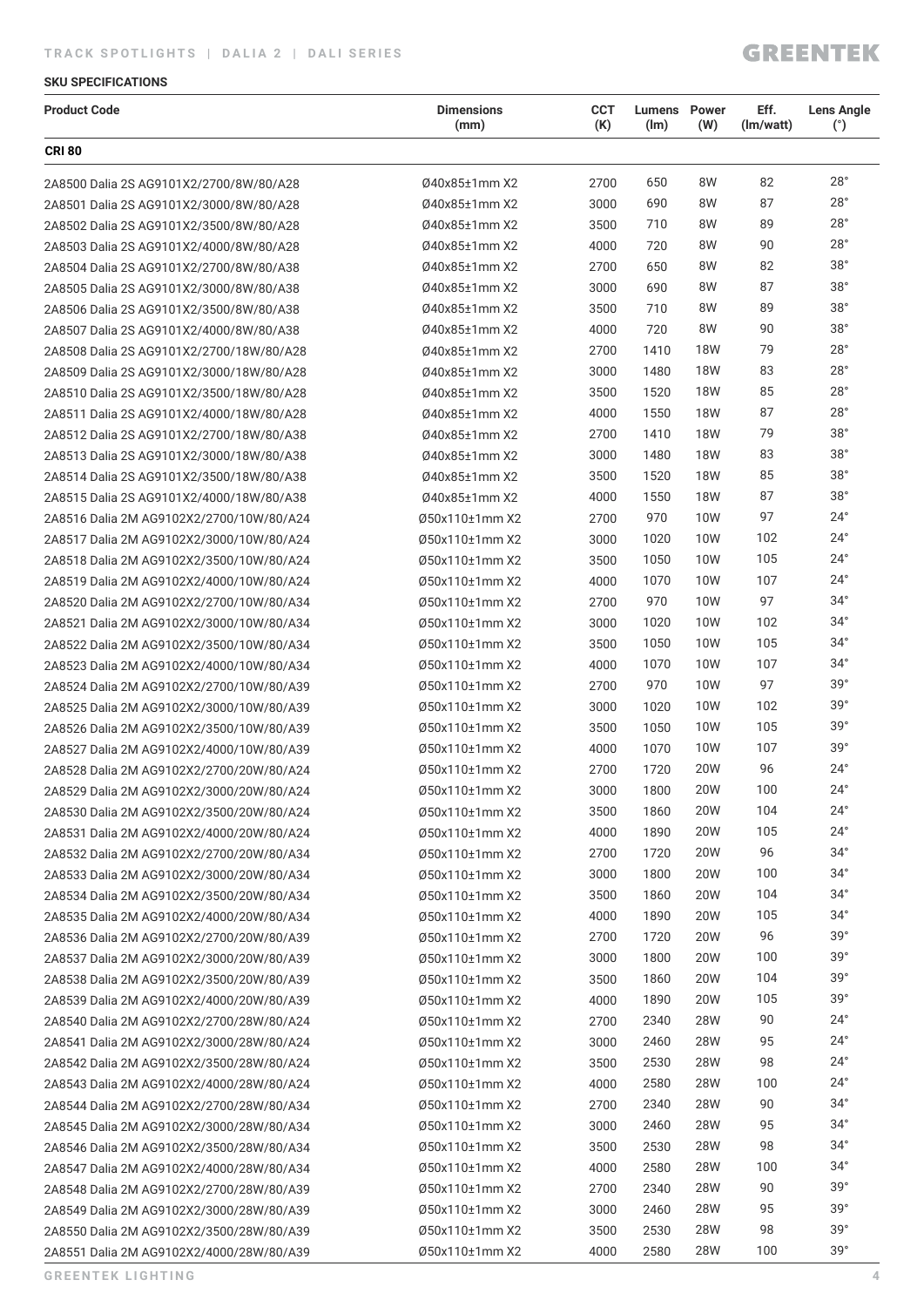#### **TRACK SPOTLIGHTS | DALIA 2 | DALI SERIES**

### **GREENTEK**

#### **SKU SPECIFICATIONS**

| <b>Product Code</b>                         | <b>Dimensions</b><br>(mm) | <b>CCT</b><br>(K) | <b>Lumens</b> Power<br>(lm) | (W)        | Eff.<br>(lm/watt) | <b>Lens Angle</b><br>(°) |
|---------------------------------------------|---------------------------|-------------------|-----------------------------|------------|-------------------|--------------------------|
| <b>CRI 80</b>                               |                           |                   |                             |            |                   |                          |
| 2A8552 Dalia 2L AG9103X2/2700/18W/80/A20    | Ø58x130±1mm X2            | 2700              | 1030                        | <b>18W</b> | 103               | $20^{\circ}$             |
| 2A8553 Dalia 2L AG9103X2/3000/18W/80/A20    | Ø58x130±1mm X2            | 3000              | 1080                        | <b>18W</b> | 108               | $20^{\circ}$             |
| 2A8554 Dalia 2L AG9103X2/3500/18W/80/A20    | Ø58x130±1mm X2            | 3500              | 1110                        | <b>18W</b> | 111               | $20^{\circ}$             |
| 2A8555 Dalia 2L AG9103X2/4000/18W/80/A20    | Ø58x130±1mm X2            | 4000              | 1130                        | <b>18W</b> | 113               | $20^{\circ}$             |
| 2A8556 Dalia 2L AG9103X2/2700/18W/80/A24    | Ø58x130±1mm X2            | 2700              | 1030                        | <b>18W</b> | 103               | $24^{\circ}$             |
| 2A8557 Dalia 2L AG9103X2/3000/18W/80/A24    | Ø58x130±1mm X2            | 3000              | 1080                        | <b>18W</b> | 108               | $24^{\circ}$             |
| 2A8558 Dalia 2L AG9103X2/3500/18W/80/A24    | Ø58x130±1mm X2            | 3500              | 1110                        | <b>18W</b> | 111               | $24^{\circ}$             |
| 2A8559 Dalia 2L AG9103X2/4000/18W/80/A24    | Ø58x130±1mm X2            | 4000              | 1130                        | <b>18W</b> | 113               | $24^{\circ}$             |
| 2A8560 Dalia 2L AG9103X2/2700/18W/80/A36    | Ø58x130±1mm X2            | 2700              | 1030                        | <b>18W</b> | 103               | 36°                      |
| 2A8561 Dalia 2L AG9103X2/3000/18W/80/A36    | Ø58x130±1mm X2            | 3000              | 1080                        | <b>18W</b> | 108               | 36°                      |
| 2A8562 Dalia 2L AG9103X2/3500/18W/80/A36    | Ø58x130±1mm X2            | 3500              | 1110                        | <b>18W</b> | 111               | 36°                      |
| 2A8563 Dalia 2L AG9103X2/4000/18W/80/A36    | Ø58x130±1mm X2            | 4000              | 1130                        | <b>18W</b> | 113               | 36°                      |
| 2A8564 Dalia 2L AG9103X2/2700/26W/80/A20    | Ø58x130±1mm X2            | 2700              | 1900                        | <b>26W</b> | 106               | $20^{\circ}$             |
| 2A8565 Dalia 2L AG9103X2/3000/26W/80/A20    | Ø58x130±1mm X2            | 3000              | 2000                        | 26W        | 112               | $20^{\circ}$             |
| 2A8566 Dalia 2L AG9103X2/3500/26W/80/A20    | Ø58x130±1mm X2            | 3500              | 2050                        | 26W        | 114               | $20^{\circ}$             |
| 2A8567 Dalia 2L AG9103X2/4000/26W/80/A20    | Ø58x130±1mm X2            | 4000              | 2100                        | 26W        | 117               | $20^{\circ}$             |
| 2A8568 Dalia 2L AG9103X2/2700/26W/80/A24    | Ø58x130±1mm X2            | 2700              | 1900                        | 26W        | 106               | $24^{\circ}$             |
| 2A8569 Dalia 2L AG9103X2/3000/26W/80/A24    | Ø58x130±1mm X2            | 3000              | 2000                        | 26W        | 112               | $24^{\circ}$             |
| 2A8570 Dalia 2L AG9103X2/3500/26W/80/A24    | Ø58x130±1mm X2            | 3500              | 2050                        | 26W        | 114               | $24^{\circ}$             |
| 2A8571 Dalia 2L AG9103X2/4000/26W/80/A24    | Ø58x130±1mm X2            | 4000              | 2100                        | 26W        | 117               | $24^{\circ}$             |
| 2A8572 Dalia 2L AG9103X2/2700/26W/80/A36    | Ø58x130±1mm X2            | 2700              | 1900                        | <b>26W</b> | 106               | 36°                      |
| 2A8573 Dalia 2L AG9103X2/3000/26W/80/A36    | Ø58x130±1mm X2            | 3000              | 2000                        | 26W        | 112               | 36°                      |
| 2A8574 Dalia 2L AG9103X2/3500/26W/80/A36    | Ø58x130±1mm X2            | 3500              | 2050                        | 26W        | 114               | 36°                      |
| 2A8575 Dalia 2L AG9103X2/4000/26W/80/A36    | Ø58x130±1mm X2            | 4000              | 2100                        | 26W        | 117               | 36°                      |
| 2A8588 Dalia 2S AG9101X2/AMB2200/8W/80/A28  | Ø40x85±1mm X2             | AMB2200           | 560                         | 8W         | 70                | 28°                      |
| 2A8589 Dalia 2S AG9101X2/AMB2200/8W/80/A38  | Ø40x85±1mm X2             | AMB2200           | 560                         | 8W         | 70                | 38°                      |
| 2A8590 Dalia 2S AG9101X2/AMB2200/18W/80/A28 | Ø40x85±1mm X2             | AMB2200           | 1220                        | <b>18W</b> | 68                | 28°                      |
| 2A8591 Dalia 2S AG9101X2/AMB2200/18W/80/A38 | Ø40x85±1mm X2             | AMB2200           | 1220                        | <b>18W</b> | 68                | 38°                      |
| 2A8592 Dalia 2M AG9102X2/AMB2200/10W/80/A24 | Ø50x110±1mm X2            | AMB2200           | 760                         | <b>10W</b> | 76                | $24^{\circ}$             |
| 2A8593 Dalia 2M AG9102X2/AMB2200/10W/80/A34 | Ø50x110±1mm X2            | AMB2200 760       |                             | 10W        | 76                | $34^\circ$               |
| 2A8594 Dalia 2M AG9102X2/AMB2200/10W/80/A39 | Ø50x110±1mm X2            | AMB2200           | 760                         | 10W        | 76                | $39^{\circ}$             |
| 2A8595 Dalia 2M AG9102X2/AMB2200/20W/80/A24 | Ø50x110±1mm X2            | AMB2200           | 1410                        | <b>20W</b> | 71                | $24^{\circ}$             |
| 2A8596 Dalia 2M AG9102X2/AMB2200/20W/80/A34 | Ø50x110±1mm X2            | AMB2200           | 1410                        | 20W        | 71                | 34°                      |
| 2A8597 Dalia 2M AG9102X2/AMB2200/20W/80/A39 | Ø50x110±1mm X2            | AMB2200           | 1410                        | 20W        | 71                | $39^{\circ}$             |
| 2A8598 Dalia 2M AG9102X2/AMB2200/28W/80/A24 | Ø50x110±1mm X2            | AMB2200           | 1870                        | 28W        | 67                | $24^{\circ}$             |
| 2A8599 Dalia 2M AG9102X2/AMB2200/28W/80/A34 | Ø50x110±1mm X2            | AMB2200           | 1870                        | <b>28W</b> | 67                | $34^\circ$               |
| 2A8600 Dalia 2M AG9102X2/AMB2200/28W/80/A39 | Ø50x110±1mm X2            | AMB2200           | 1870                        | <b>28W</b> | 67                | 39°                      |
| 2A8601 Dalia 2L AG9103X2/AMB2200/18W/80/A20 | Ø58x130±1mm X2            | AMB2200           | 690                         | <b>18W</b> | 87                | $20^{\circ}$             |
| 2A8602 Dalia 2L AG9103X2/AMB2200/18W/80/A24 | Ø58x130±1mm X2            | AMB2200           | 690                         | <b>18W</b> | 87                | $24^{\circ}$             |
| 2A8603 Dalia 2L AG9103X2/AMB2200/18W/80/A36 | Ø58x130±1mm X2            | AMB2200           | 690                         | <b>18W</b> | 87                | $36^{\circ}$             |
| 2A8604 Dalia 2L AG9103X2/AMB2200/26W/80/A20 | Ø58x130±1mm X2            | AMB2200           | 1490                        | 26W        | 83                | $20^{\circ}$             |
| 2A8605 Dalia 2L AG9103X2/AMB2200/26W/80/A24 | Ø58x130±1mm X2            | AMB2200           | 1490                        | 26W        | 83                | $24^{\circ}$             |
| 2A8606 Dalia 2L AG9103X2/AMB2200/26W/80/A36 | Ø58x130±1mm X2            | AMB2200 1490      |                             | 26W        | 83                | $36^{\circ}$             |
| <b>CRI 93</b>                               |                           |                   |                             |            |                   |                          |
| 2A8610 Dalia 2S AG9101X2/AGI3000/14W/93/A28 | Ø40x85±1mm X2             | AGI3000           | 750                         | 14W        | 54                | $28^\circ$               |
| 2A8611 Dalia 2S AG9101X2/AGI3500/14W/93/A28 | Ø40x85±1mm X2             | AGI3500           | 760                         | 14W        | 55                | $28^\circ$               |
| 2A8612 Dalia 2S AG9101X2/AGI4000/14W/93/A28 | Ø40x85±1mm X2             | AGI4000           | 780                         | 14W        | 56                | $28^{\circ}$             |
| 2A8613 Dalia 2S AG9101X2/AGI3000/14W/93/A38 | Ø40x85±1mm X2             | AGI3000           | 750                         | 14W        | 54                | 38°                      |
| 2A8614 Dalia 2S AG9101X2/AGI3500/14W/93/A38 | Ø40x85±1mm X2             | AGI3500           | 760                         | 14W        | 55                | 38°                      |
| 2A8615 Dalia 2S AG9101X2/AGI4000/14W/93/A38 | Ø40x85±1mm X2             | AGI4000           | 780                         | 14W        | 56                | 38°                      |
| 2A8616 Dalia 2S AG9101X2/AGI3000/20W/93/A28 | Ø40x85±1mm X2             | AGI3000           | 1000                        | 20W        | 50                | $28^{\circ}$             |